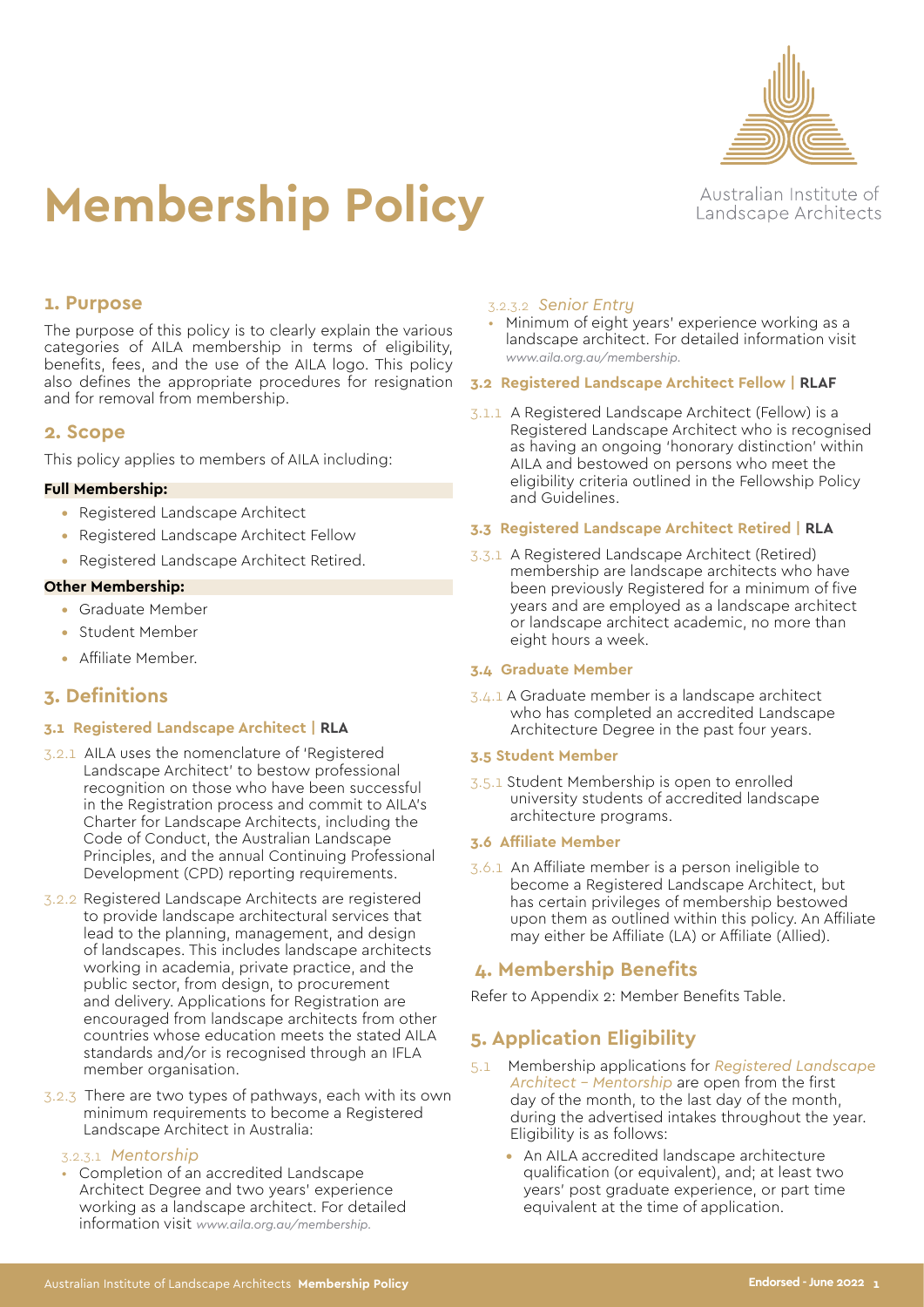

- 5.2 Membership applications for *Registered Landscape Architect - Senior Entry* are open all year round. Eligibility is as follows:
	- **•** Qualified landscape architects and landscape design professionals, and
	- **•** at least eight years' full-time experience, or parttime equivalent at the time of application.
- 5.3 Membership applications for *Registered Landscape Architect- Retired* are open all year round and will take effect on July 1 each year. Eligibility is as follows:
	- **•** Landscape architects who have previously been Registered for at least five years, and
	- **•** must be working or teaching as a Landscape Architect no more than eight hours per week.
- 5.4 Membership applications for *Graduate Members* are open all year round. Eligibility is as follows:
	- **•** Landscape Architects who have completed a university qualification in landscape architecture within the past four years.
- 5.5 Membership applications for *Affiliate Members* are open all year round. Eligibility is as follows:
	- **•** Landscape Architects who are ineligible to become a Registered Landscape Architect 'Affiliate (LA)'.
	- **•** Allied disciplines of LA such as architecture, engineering, environmental science, horticulture or landscape designers. Affiliate (Allied).
- 5.6 Membership applications for *Student Members* are open all year round. Eligibility is as follows:
	- **•** Open to undergraduate university students of landscape architecture.

## **6. Membership Fees**

- 6.1 Fees for Registered Landscape Architect membership may be tax deductible and are due at the start of each financial year. The fees are updated on the AILA website. See Appendix 1 or visit *[www.aila.org.au/membership.](http://www.aila.org.au/membership)*
- 6.2 There will be no fee payable for Registered Landscape Architect Retired.
- 6.3 Fees for Graduate membership may be tax deductible and are due at the start of each financial year.
	- **•** There are four levels of graduate fees available which are detailed in Appendix 1 or visit *[www.aila.](http://www.aila.org.au/membership) [org.au/membership](http://www.aila.org.au/membership).*
- 6.4 Fees for Affiliate membership may be tax deductible and are due at the start of each financial year. In Appendix 1 or visit *[www.aila.org.au/membership](http://www.aila.org.au/membership).*
- 6.5 There are no fees charged for Student Membership.
- 6.6 Members may elect to pay their membership fees in monthly installments.

## **7. Application Fees**

#### **7.1 Registered Landscape Architect - Mentorship**

- 7.1.1 RLA Applicants will be charged an application fee when they submit their application. Applications for the RLA Mentorship Pathway will not be assessed until the application fee has been paid in full.
	- RLA Applicants will be charged an application fee and mentorship fee when they submit their application. Applications for the RLA Mentorship Pathway will not be assessed until these fees are paid in full. In the case that an application is not approved, the applicant will be refunded the mentorship fee only. See Appendix 1 or visit *[www.](http://www.aila.org.au/membership) [aila.org.au/membership](http://www.aila.org.au/membership).*
- 7.1.2 Once RLA Applicants are approved to commence their mentorship, they will be able to access member benefits up until they are interviewed at the completion of their mentorship period. Upon success at interview, they will be charged a prorata membership fee until the new financial year billing period.
- 7.1.3 If an applicant is unsuccessful at interview, then the next steps in their RLA progress will depend on the feedback provided through the interview process. See Section 8.

#### **7.2 Registered Landscape Architect - Senior Entry**

7.2.1 Senior Applicants will be charged upon submission of an application. Applications for Senior RLA will not be assessed until the application fee has been paid in full. See Appendix 1 or visit *[www.aila.org.au/](http://www.aila.org.au/membership) [membership](http://www.aila.org.au/membership).*

## **8. Unsuccessful Fees**

- 8.1 Applicants who are unsuccessful at interview and are offered to re-sit the interview at the next available round, will not be charged a fee, providing they have not deferred their application previously.
- 8.2 Applicants who are unsuccessful at interview and are offered to re-sit at a time later than the next available round of interviews, will be charged a deferral fee for each subsequent round. See Appendix 1 or visit *[www.aila.org.au/membership](http://www.aila.org.au/membership).*

## **9. Deferral Fees**

9.1 Registered Landscape Architect mentorship applicants may defer their interview to the next available interview round once without incurring a cost if they provide notice prior to the due date for mentor reports. Subsequent deferrals or deferrals after the due date for mentor reports will incur a fee. See Appendix 1 or visit *[www.aila.org.au/membership](http://www.aila.org.au/membership).*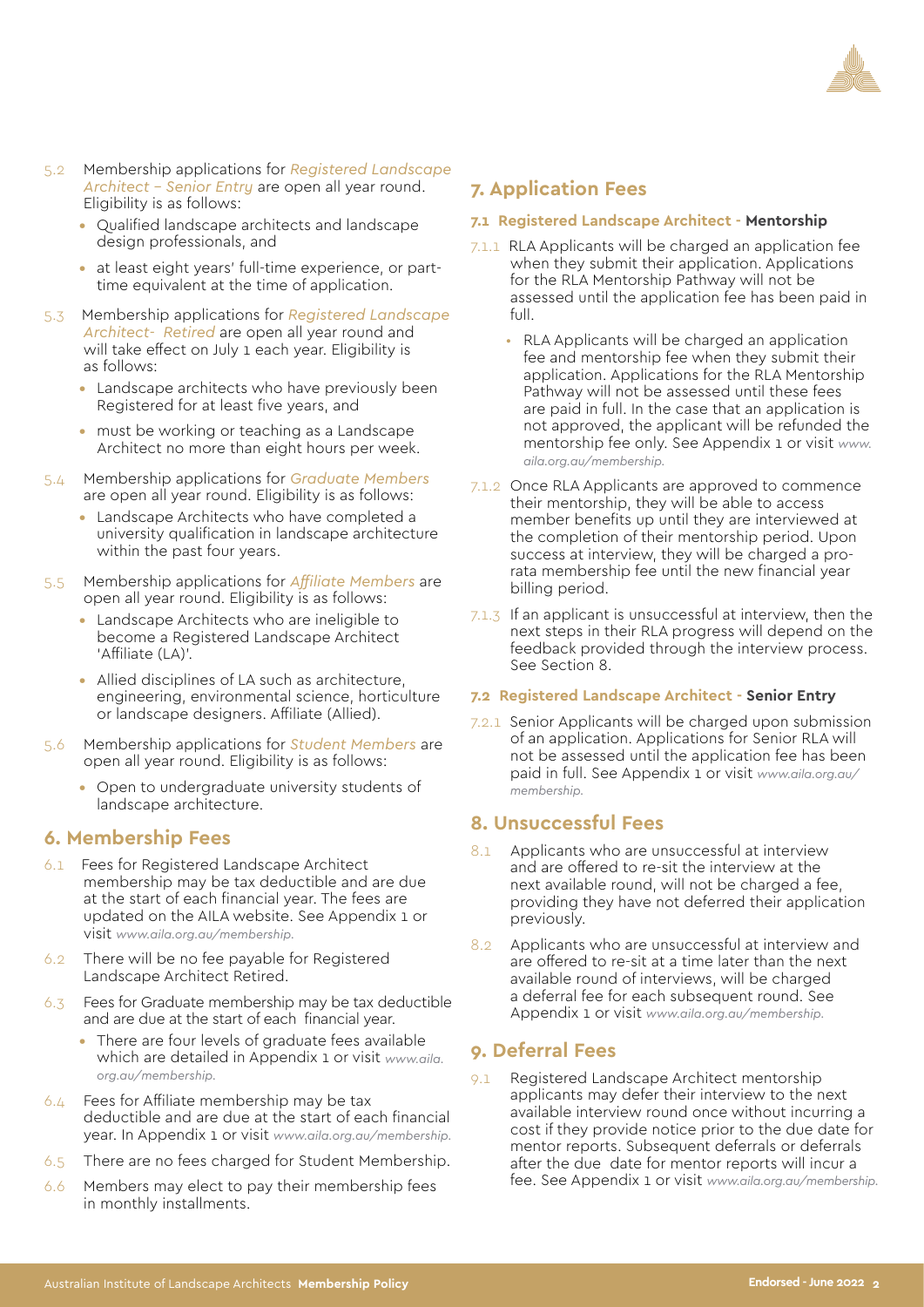

9.2 Registered Landscape Architect Senior Entry Applicants may defer their interview to the next available interview round, once, without incurring a cost, if they provide notice prior to the coordination of interviews. See Appendix 1 or visit *[www.aila.org.au/membership.](http://www.aila.org.au/membership)*

## **10. Leave**

- 10.1 A Registered AILA member may apply for and be granted leave from the full membership for parental (including adoption) leave, carers leave, study leave or periods of no paid employment or other circumstances approved by AILA.
- 10.2 Leave may be taken for a period of up to one year. Full members will not be required to pay a rejoining fee when re-engaging their membership after the period of leave. If a member wishes to apply for a continuation of leave beyond one year, an application form for Leave Status must be resubmitted, and approval will be at the discretion of AILA. AILA can only accept a maximum of two(2) consecutive leave applications.
- 10.3 Leave is only available to Full Members.
- 10.4 During a period of leave, members will not be permitted to exercise any of the benefits as outlined in Appendix 2.

## **11. Re-Joining Fee And Re-Joining Process**

- 11.1 Membership fees are due for payment on 1 July of each financial year. Full Members who have not paid their membership fee by 30 September of the correlating membership year will need to pay a rejoining fee, with the exception of those who have been granted leave or fee respite as per Sections 11 and 12. See Appendix 1 or visit *[www.aila.org.au/membership](http://www.aila.org.au/membership).*
- 11.2 A former member who has been removed from the roll as an unfinancial member may ask to be re-admitted. This is not an automatic process, and each will be considered on a case-by-case basis.
- 11.3 Full Members who have been removed must complete a Rejoin application and pay a rejoining fee. Forms are available at *[www.aila.org.au/membership](http://www.aila.org.au/membership).*

## **12. Fee Respite**

- 12.1 A Registered AILA member may be granted a fee reduction of 50% from the full membership rate for reasons of parental (including adoption) leave, carers leave, study leave, periods of no paid employment or other circumstances at the discretion of AILA.
- 12.2 Fee Respite is only available to Full Members.
- 12.3 If a member wishes to apply for a continuation of fee respite beyond one year, an application form for Leave (Fee Respite) must be re-submitted.
- 12.4 During a period of fee respite, members may exercise the benefits as outlined in Appendix 2.

## **13. Cancellation of Membership**

- 13.1 Members are able to cancel their membership at any time in writing to AILA. See Section 10 for membership Leave or Section 12 for further details.
- 13.2 In the event of cancellation of membership, any membership fees paid for the current period will not normally be refunded.
- 13.3 Requests for refunds of fees paid in respect of a cancelled membership must be made in writing attaching supporting documentation where required. The amount that AILA refunds will be proportionate from that date of the request. AILA will refund in a timely manner. The member's assistance in providing proof of initial payment and payment method will greatly assist this process.
- $13.4$  In the case that the request is made by a person who is managing an account of a member who is deceased or permanently incapacitated, the request should include the member's name, date of birth, address and/ or membership number. Once AILA receives the request, AILA will register the member as deceased or permanently incapacitated and update its records to ensure all correspondence and subscriptions are stopped.

## **14. Logo - Usage by members**

14.1 AILA's logo is a Registered Trademark and is limited to Registered Landscape Architects for usage. Landscape Architecture Practices may use AILA's logo provided that at least one Director is a current Full Member of AILA. Where a practice is not partly or wholly owned by a current Registered Full Member of AILA, the logo must only be used in association with the name of an employee who is a Full Member. Any other use requires prior approval in writing from AILA.

#### 14.1.1 Promotion

• Registered Landscape Architect members are encouraged to include recognition of their AILA membership and the AILA logo across their business stationery and marketing collateral.

For example, the business's promotions may indicate that the practice employs an AILA Registered Landscape Architect or that the landscape architecture component of the business is managed by a Registered Landscape Architect.

Full Members are permitted to use the logo and accompanying words on business stationery and marketing collateral provided that the usage meets with the approved AILA style guidelines.

#### 14.1.2 Misuse

Misuse of the logo will be referred to the AILA Board for disciplinary action in accordance with the AILA Constitution and Code of Conduct.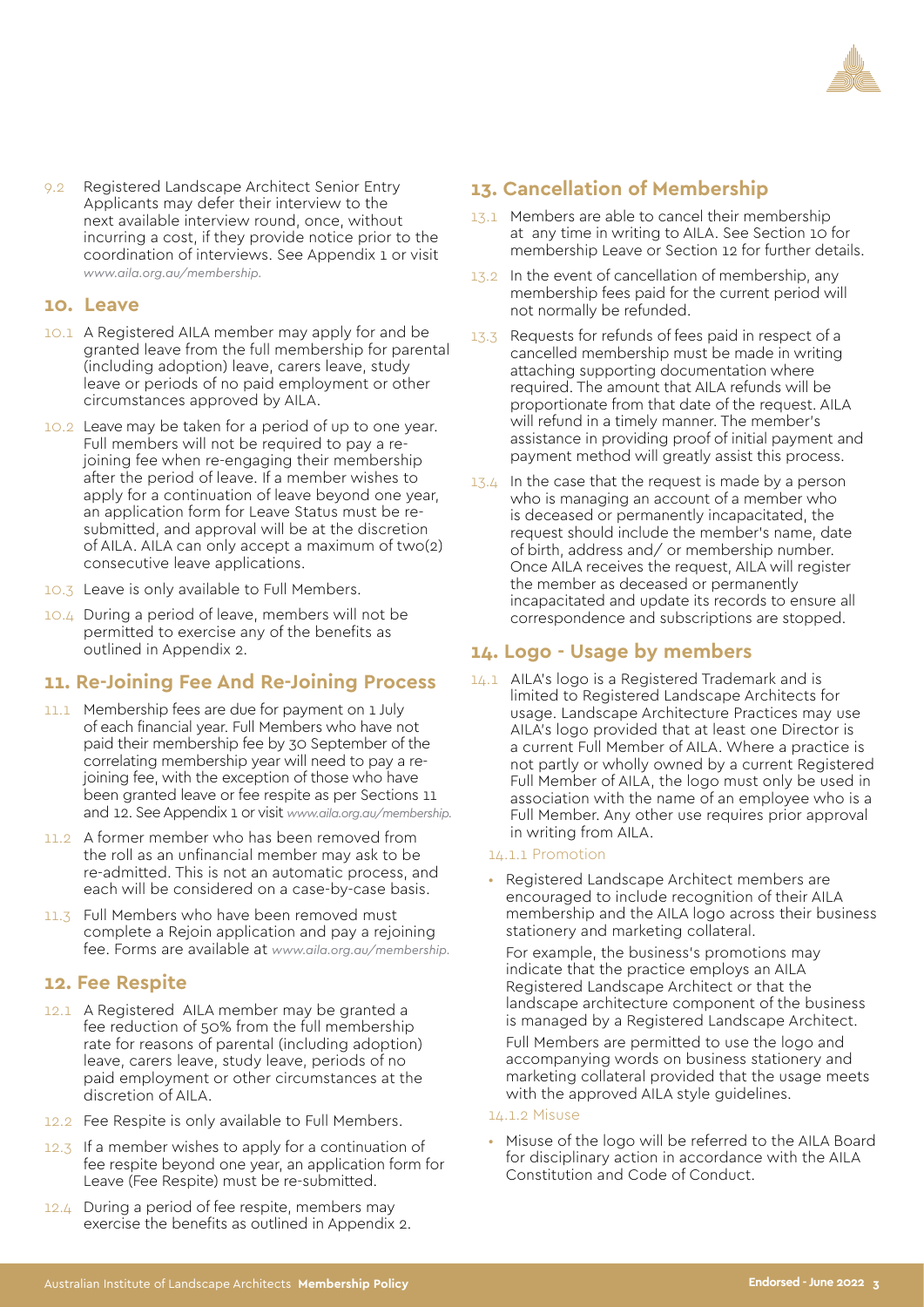

**Appendix 1**

## **AILA Membership Fees Schedule 2022-2023**

| <b>RLA   RLAF</b>                           | \$651                                                                                           |
|---------------------------------------------|-------------------------------------------------------------------------------------------------|
|                                             |                                                                                                 |
| <b>RLA Applicant</b>                        |                                                                                                 |
| <b>Mentorship &amp; Application Fee</b>     | \$882                                                                                           |
|                                             | Includes \$231 application fee<br>+ \$651 mentorship fee                                        |
| <b>RLA Applicant</b><br><b>Senior Entry</b> | \$231<br>+ pro-rata RLA membership*                                                             |
|                                             | *\$231 application fee followed<br>by pro-rata RLA membership<br>fee upon successful interview. |
| <b>RLA Retired</b>                          | \$О                                                                                             |
| <b>Rejoining RLA</b>                        | \$882                                                                                           |
|                                             | Includes re-join fee \$231<br>+ pro-rata annual fee \$651                                       |
| Graduate Year 1                             | \$160                                                                                           |
| <b>Graduate Year 2</b>                      | \$215                                                                                           |
| Graduate Year 3                             | \$270                                                                                           |
| Graduate Year 4                             | \$325                                                                                           |
| <b>Affiliate</b>                            | \$325                                                                                           |
| <b>Student (University)</b>                 | \$О                                                                                             |

All prices are inclusive of GST

#### **Monthly Instalments**

Members who apply to pay their membership via monthly instalments will incur a 10% administration charge, in addition to their annual membership fee.